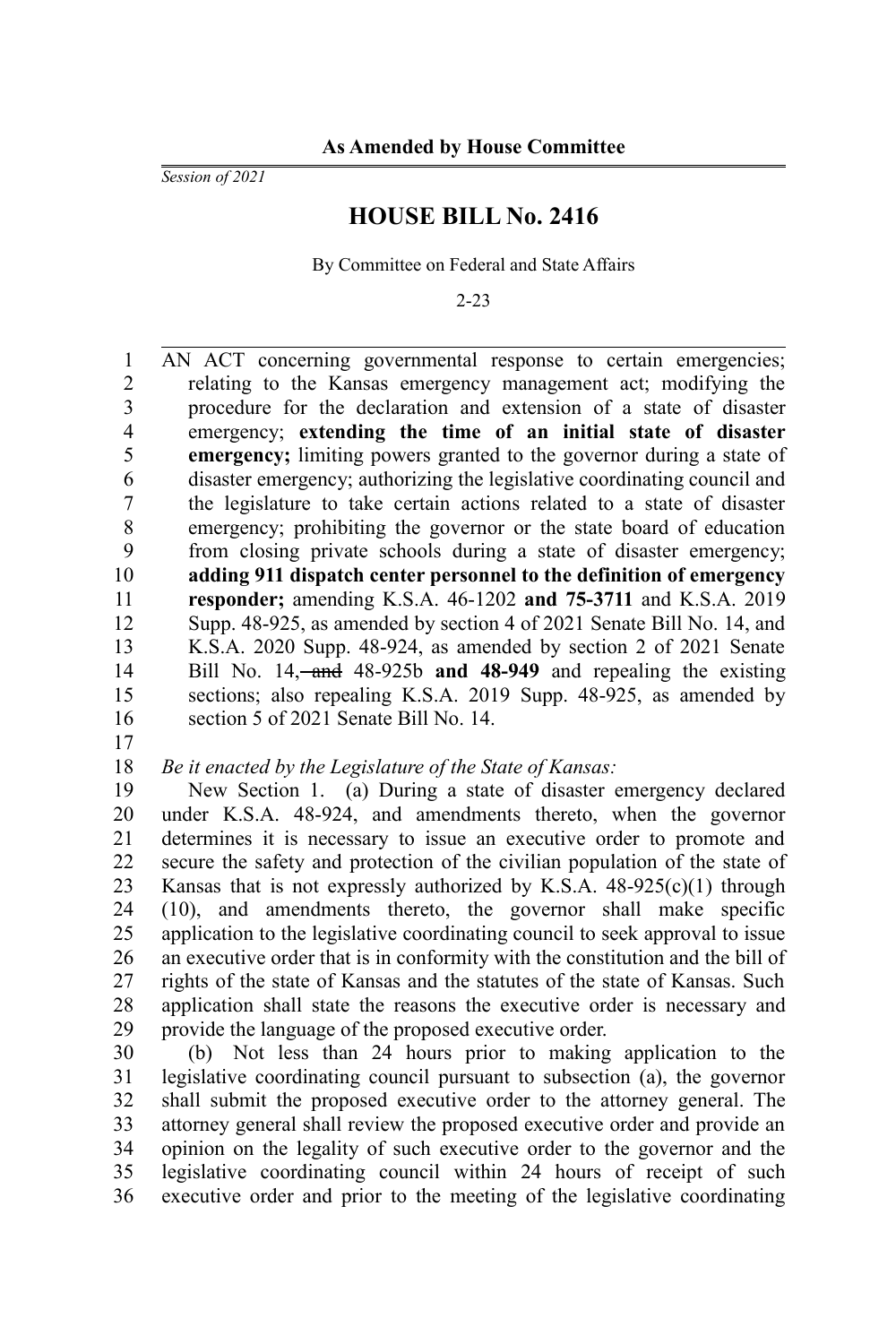council at which the governor will submit the application for approval of 1

such executive order, unless the circumstances attendant upon the disaster prevent such review. 2 3

(c) (1) Upon application of the governor pursuant to subsection (a), the chairperson of the legislative coordinating council shall call a meeting of the council to take place within 24 hours for the purpose of discussing the proposed executive order. At such meeting, the governor, or the governor's designee, shall appear before the council to provide information related to the proposed executive order. Upon an affirmative vote of five members of the council, the proposed executive order shall be approved for issuance by the governor. 4 5 6 7 8 9 10 11

(2) If the council does not approve the proposed executive order, the council, upon an affirmative vote of five members of the council, may: 12 13

(A) Amend the proposed executive order and submit such amended executive order to the governor, who shall decide whether to issue such amended executive order; 14 15 16

(B) request the governor bring a new proposed executive order to the council for consideration within 24 hours; or 17 18

19

(C) deny the executive order and take no further action.

(d) An executive order authorized by the legislative coordinating council and issued by the governor pursuant to this section: 20 21

(1) Shall be null and void after the period of a state of disaster emergency declared under K.S.A. 48-924, and amendments thereto, has ended; and 22 23 24

(2) may be revoked at any time by concurrent resolution of the legislature. 25 26

27

(e) An executive order issued pursuant to subsection (a) shall not:

(1) Exercise a power granted in statute in a way that does not conform with the existing statutory requirements; or 28 29

30

(2) criminalize conduct that is not otherwise criminal.

(f) Any party aggrieved by an executive order issued pursuant to this section may file an action in the district court of the county where such party resides or in the district court of Shawnee county, Kansas, within 30 days after the issuance of such executive order. Notwithstanding any order issued pursuant to K.S.A. 2020 Supp. 20-172(a), and amendments thereto, the court shall conduct a hearing within 72 hours after receipt of a petition in any such action. The court shall grant the request for relief unless the court finds such executive order is narrowly tailored to respond to the state of disaster emergency and uses the least restrictive means to achieve that purpose. 31 32 33 34 35 36 37 38 39 40

(g) The governor shall not exercise a power conferred by K.S.A. 48- 925(c), and amendments thereto, after the initial 15-day **30-day** state of disaster emergency declared under K.S.A. 48-924, and amendments 41 42 43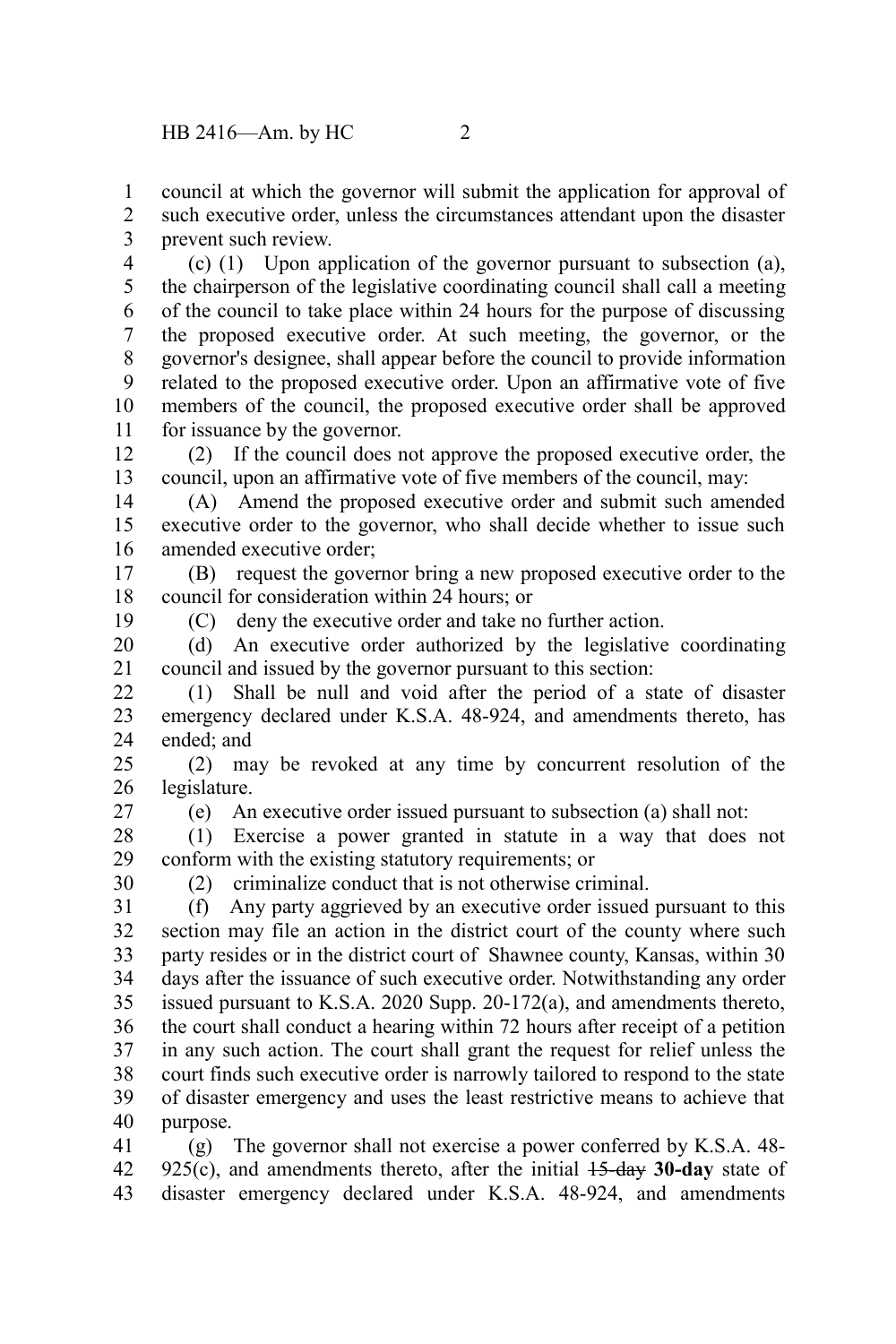thereto, unless authorized to exercise such power by K.S.A.  $48-924(f)(2)$ **48-925(f)(2)**, and amendments thereto, or this section. 1 2

(h) This section shall be a part of and supplemental to the Kansas emergency management act. 3 4

New Sec. 2. (a) During a state of disaster emergency declared under K.S.A. 48-924, and amendments thereto, when the legislature is not in session or is adjourned during session for three or more days, the legislative coordinating council may extend such state of disaster emergency and authorize the governor to use the powers conferred by K.S.A. 48-925(c), and amendments thereto, as authorized by this section. Upon specific application by the governor pursuant to K.S.A. 48-924(b)(2) or 48-925(f)(2), and amendments thereto, the chairperson of the legislative coordinating council shall call a meeting of the legislative coordinating council to occur within 24 hours of receipt of such application. The governor shall not exercise the powers conferred by K.S.A. 48-925(c), and amendments thereto, without authorization pursuant to K.S.A. 48-925(f), and amendments thereto, when the legislature is in session or pursuant to this section when the legislature is not in session or is adjourned during session for three or more days. 5 6 7 8 9 10 11 12 13 14 15 16 17 18 19

(b) At such council meeting, the governor, or the governor's designee, shall appear before the council to provide information related to the application to extend a state of disaster emergency pursuant to K.S.A. 48- 924(b)(3), and amendments thereto, or the application to exercise the powers conferred by K.S.A. 48-925(c), and amendments thereto. 20 21 22 23 24

(c) Upon an affirmative vote of five members of the council, the council may: 25 26

(1) Extend the state of disaster emergency declared under K.S.A. 48- 924, and amendments thereto, for a specified period of time as determined by the council; and 27 28 29

(2) if such state of disaster emergency is extended, authorize the governor to continue exercising the powers granted in K.S.A. 48-925(c), and amendments thereto, during any period of the extension. 30 31 32

(d) When making a determination as to whether to extend a state of disaster emergency and whether to authorize the governor to continue exercising the powers granted in K.S.A. 48-925(c), and amendments thereto, the council shall consider: 33 34 35 36

(1) The size, scope, nature and likely duration of the disaster emergency; 37 38

39 40 (2) the risk to life and property posed by the disaster emergency;

(3) the number of Kansans affected by the disaster emergency;

(4) the benefits and assistance made available to the state from the federal government by the disaster emergency declaration; 41 42

(5) the economic effects of such disaster emergency declaration; 43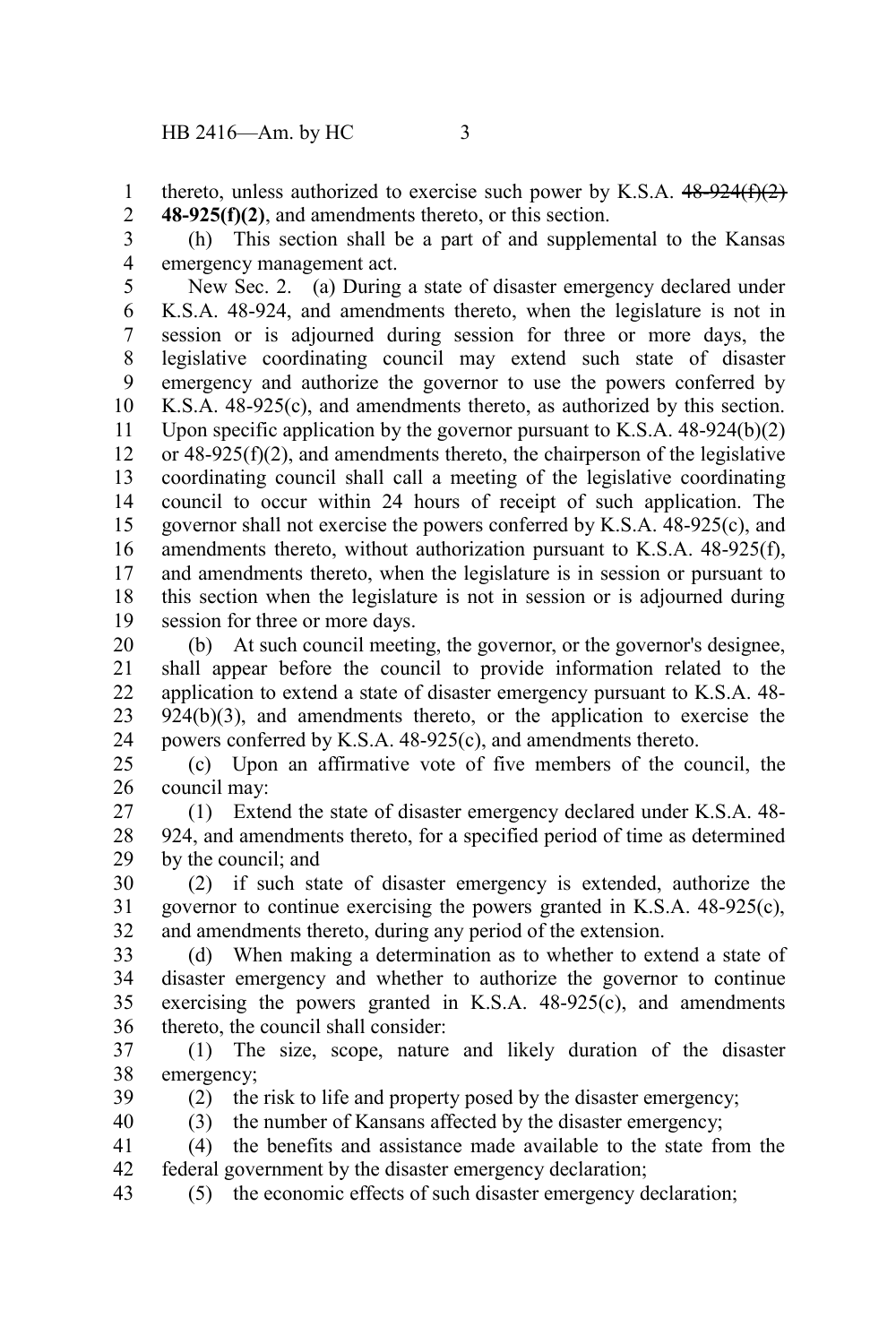(6) the type of governmental response necessary to respond to the disaster emergency; 1 2

(7) the likelihood that the disaster emergency or its effects become worse without direct governmental intervention; 3 4

5

(8) whether executive orders are necessary to further the governmental response to the disaster emergency; 6

(9) whether other means of governmental responses are more appropriate to respond to the disaster emergency; and 7 8

(10) the type of executive orders proposed to be issued by the governor. 9 10

(e) This section shall be a part of and supplemental to the Kansas emergency management act. 11 12

Sec. 3. K.S.A. 46-1202 is hereby amended to read as follows: 46- 1202. *(a)* The legislative coordinating council shall have general authority over all legislative services and such authority shall be exercised by such council as it shall determine, except as otherwise provided by chapter 46 of Kansas Statutes Annotated*, and amendments thereto*. The legislative coordinating council shall represent the legislature when the legislature is not in session. *The legislative coordinating council shall have authority as to any matter provided by law.* 13 14 15 16 17 18 19 20

*(b)* The legislative coordinating council may adopt and amend rules applicable to its affairs or to the meetings and activities of special committees, standing committees or advisory committees, except that such rules shall not apply to standing committees meeting while the legislature is in session. When the legislature is not in session, the legislative coordinating council shall govern the mechanics and procedure of all legislative committee work and activities, except that of the interstate cooperation commission, legislative post-audit committee, state finance council and the ways and means of the senate and the committee on appropriations of the house of representatives when meeting under authority of K.S.A. 46-134a*,* and amendments thereto. 21 22 23 24 25 26 27 28 29 30 31

*(c) The legislative coordinating council shall meet as authorized by the Kansas emergency management act to discuss and approve extensions of a state of disaster emergency declared under K.S.A. 48-924, and amendments thereto, authorize the use of powers conferred by K.S.A. 48- 925(c), and amendments thereto, and section 1, and amendments thereto, and review proposed executive orders as provided in section 2, and amendments thereto* **the Kansas emergency management act***.* 32 33 34 35 36 37 38

*(d)* A majority vote of five members of the legislative coordinating council shall be required for any action of the council, except that action relating solely to one house of the legislature may be authorized by the unanimous vote of the members of the legislative coordinating council who are members of such house of the legislature. 39 40 41 42 43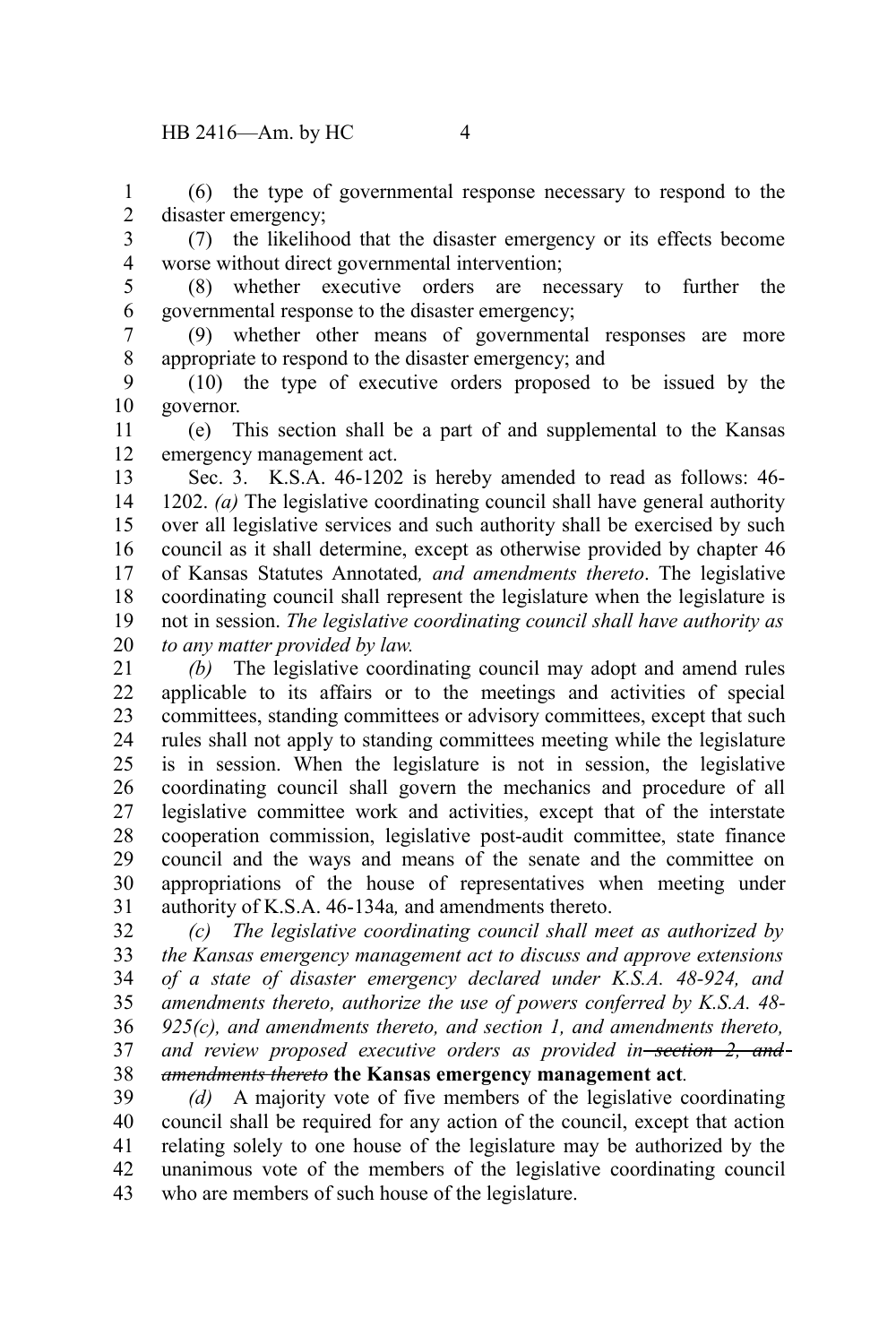Sec. 4. K.S.A. 2020 Supp. 48-924, as amended by section 2 of 2021 Senate Bill No. 14, is hereby amended to read as follows: 48-924. (a) The governor *and the legislature* shall be responsible for meeting the dangers to the state and people presented by disasters. 1 2 3 4

(b) (1) Subject to the provisions of K.S.A. 2020 Supp. 48-924b, and amendments thereto, The governor, upon finding that a disaster has occurred or that occurrence or the threat thereof is imminent, shall issue a proclamation declaring a state of disaster emergency. 5 6 7 8

(2) In addition to or instead of the proclamation authorized by  $K.S.A.$ 47-611, and amendments thereto, the governor, upon a finding or when notified pursuant to K.S.A. 47-611, and amendments thereto, that a quarantine or other regulations are necessary to prevent the spread among domestic animals of any contagious or infectious disease, may issue a proclamation declaring a state of disaster emergency. In addition to or instead of any actions pursuant to the provisions of K.S.A. 2-2114, and amendments thereto, the governor, upon a finding or when notified pursuant to K.S.A. 2-2112 et seq., and amendments thereto, that aquarantine or other regulations are necessary to prevent the spread among plants, raw agricultural commodities, animal feed or processed food of any contagious or infectious disease, may issue a proclamation declaring a state of disaster emergency. 9 10 11 12 13 14 15 16 17 18 19 20 21

(3) The state of disaster emergency so declared shall continue until the governor finds that the threat or danger of disaster has passed, or the disaster has been dealt with to the extent that emergency conditions no longer exist. Upon making such findings the governor shall terminate the state of disaster emergency by proclamation, but except as provided in**paragraph (4),.** No state of disaster emergency may continue for longer than 15 **30** days unless ratified by concurrent resolution of the legislature, with the single exception that *when the legislature is not in session or is adjourned during session for three or more days,* upon specific application by the governor to the state finance council and an affirmative vote of a majority of the legislative members thereof *legislative coordinating council*, a state of disaster emergency may be extended-once for-aspecified period not to exceed 30 days beyond such 15-day period *periods as provided in section 2, and amendments thereto. A concurrent resolution ratifying a state of disaster emergency shall state the duration of the extension of such state of disaster emergency and shall state whether the governor is authorized to exercise the powers conferred upon the governor pursuant to K.S.A. 48-925, and amendments thereto*. (4) If the state of disaster emergency is proclaimed pursuant to 22 23 24 25 26 27 28 29 30 31 32 33 34 35 36 37 38 39 40

paragraph (2), the governor shall terminate the state of disaster emergency by proclamation within 15 days, unless ratified by concurrent resolution of 41 42

the legislature, except that when the legislature is not in session and upon 43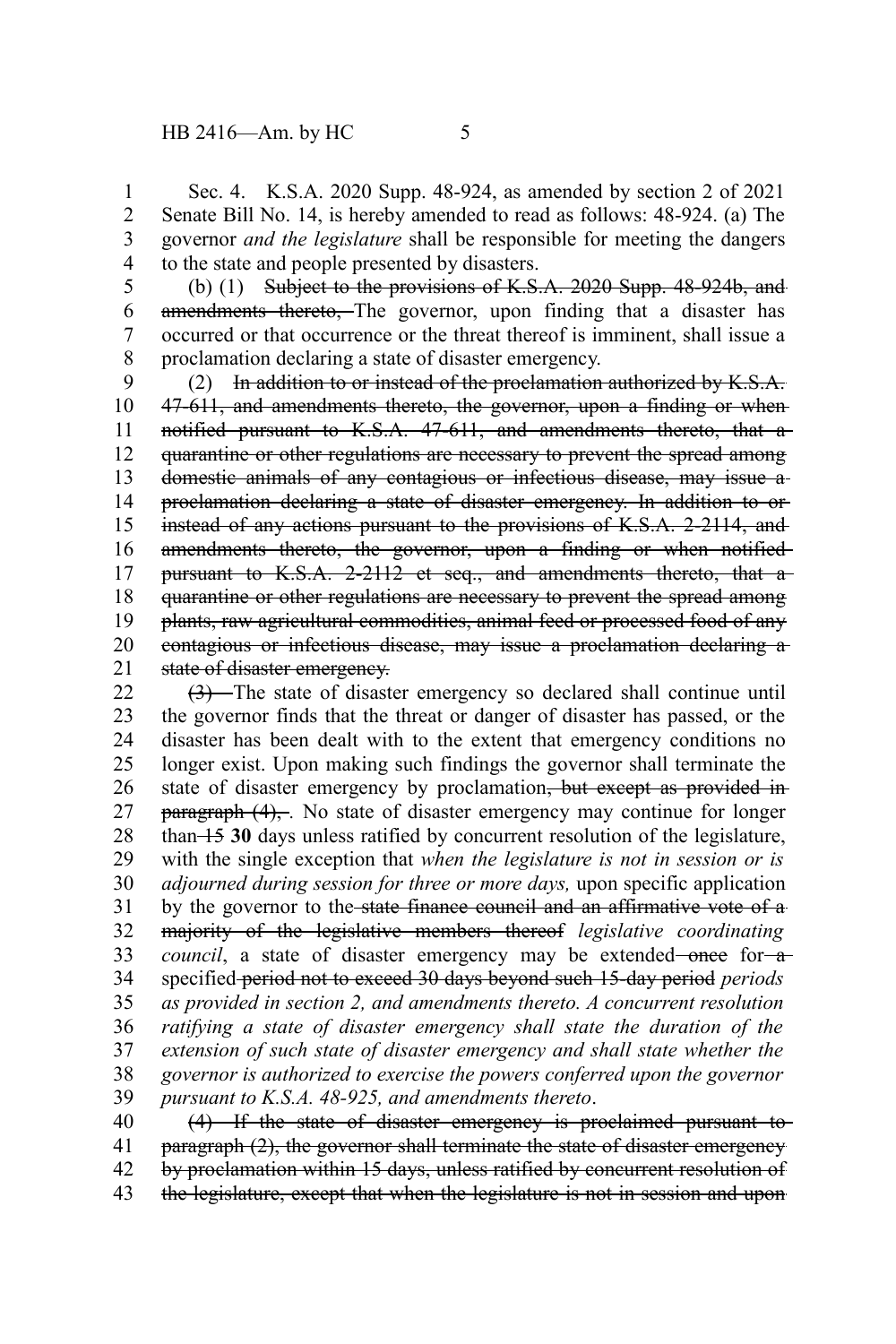specific application by the governor to the state finance council and anaffirmative vote of a majority of the legislative members thereof, a state of disaster emergency may be extended for a specified period not to exceed 30 days. The state finance council may authorize additional extensions of the state of disaster emergency by a unanimous vote of the legislative members thereof for specified periods not to exceed 30 days each. Such state of disaster emergency shall be terminated on the 15<sup>th</sup> day of the next regular legislative session following the initial date of the state of disaster emergency unless ratified by concurrent resolution of the legislature. 1 2 3 4 5 6 7 8 9

(5) The state of disaster emergency described in K.S.A. 2020 Supp. 48-924b, and amendments thereto, shall terminate on September 15, 2020, as provided in K.S.A. 2020 Supp. 48-924b, and amendments thereto, except that when the legislature is not in session or is adjourned during session for three or more days, and upon specific application by thegovernor to the state finance council and an affirmative vote of at least six of the legislative members of the council, this state of disaster emergency may be extended for specified periods not to exceed 30 days each. No such extension granted by the state finance council shall continue past March-31, 2021. 10 11 12 13 14 15 16 17 18 19

 $\left(\frac{6}{2}\right)$  At any time, the legislature by concurrent resolution may require the governor to terminate a state of disaster emergency. Upon such action by the legislature, the governor shall issue a proclamation terminating the state of disaster emergency. 20 21 22 23

(7)*(4)* Any proclamation declaring or terminating a state of disaster emergency which *that* is issued under this subsection *section* shall indicate the nature of the disaster, the area or areas *of the state* threatened or affected by the disaster and the conditions which *that* have brought about, or which *that* make possible the termination of, the state of disaster emergency. Each such proclamation shall be disseminated promptly by means calculated to bring its contents to the attention of the general public and, unless the circumstances attendant upon the disaster prevent the same, each such proclamation shall be filed promptly with the division of emergency management, the office of the secretary of state and each city clerk or county clerk, as the case may be, in the area *or areas of the state* to which such proclamation applies. 24 25 26 27 28 29 30 31 32 33 34 35

*(5) The governor shall not issue a subsequent proclamation declaring a state of disaster emergency for the same or similar disaster if the legislature did not ratify and continue the original state of disaster emergency pursuant to this section or the legislative coordinating council did not extend* **the** *original the state of disaster emergency pursuant to section 2, and amendments thereto.* 36 37 38 39 40 41

(c) In the event of the absence of the governor from the state or the existence of any constitutional disability of the governor, an officer 42 43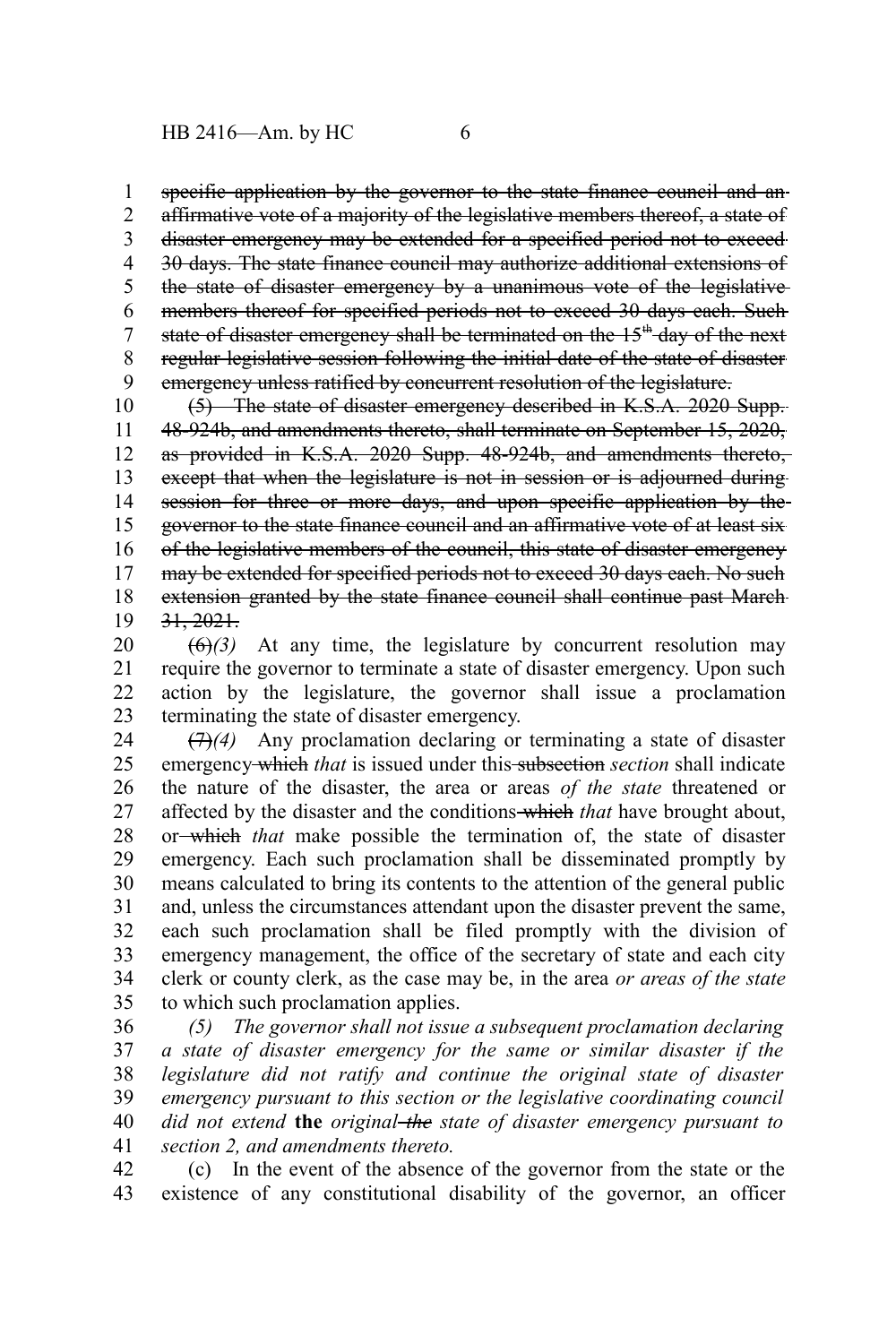specified in K.S.A. 48-1204, and amendments thereto, in the order of succession provided by that section, may issue a proclamation declaring a state of disaster emergency in the manner provided in and subject to the provisions of subsection  $(a)$  (b). During a state of disaster emergency declared pursuant to this subsection, such officer may exercise the powers conferred upon the governor by K.S.A. 48-925, and amendments thereto. If a preceding officer in the order of succession becomes able and available, the authority of the officer exercising such powers shall terminate and such powers shall be conferred upon the preceding officer. Upon the return of the governor to the state or the removal of-any the constitutional disability of the governor, the authority of an officer to exercise the powers conferred by this section shall terminate immediately and the governor shall resume the full powers of the office. Any *such* state of disaster emergency and any actions taken by an officer under this subsection shall continue and shall have full force and effect as authorized by law unless modified or terminated by the governor in the manner prescribed by law. 1 2 3 4 5 6 7 8 9 10 11 12 13 14 15 16 17

(d) A proclamation declaring a state of disaster emergency shall activate the disaster response and recovery aspects of the state disaster emergency plan and of any local and interjurisdictional disaster plans applicable to the political subdivisions or areas *of the state and any political subdivisions thereof* affected by the proclamation. Such proclamation shall be *constitute the* authority *necessary* for the deployment and use of any forces to which the plan or plans apply and for use or distribution of any supplies, equipment, materials or facilities assembled, stockpiled or arranged to be made available pursuant to this act during a disaster. 18 19 20 21 22 23 24 25 26 27

(e) The governor, when advised pursuant to K.S.A. 74-2608, and amendments thereto, that conditions indicative of drought exist, shall be *is* authorized to declare by proclamation that a state of drought exists. This declaration of a state of drought can be for specific areas or communities, can be statewide or for specific water sources and shall effect immediate implementation of drought contingency plans contained in state approved conservation plans, including those for state facilities. 28 29 30 31 32 33 34

Sec. 5. K.S.A. 2019 Supp. 48-925, as amended by section 4 of 2021 Senate Bill No. 14, is hereby amended to read as follows: 48-925. (a) During any state of disaster emergency declared under K.S.A. 48-924, and amendments thereto, the governor shall be commander-in-chief of the organized and unorganized militia and of all other forces available for emergency duty. To the greatest extent practicable, the governor shall delegate or assign command authority by prior arrangement, embodied in appropriate executive orders or in rules and regulations of the adjutant general, but nothing herein shall restrict the authority of the governor to do 35 36 37 38 39 40 41 42 43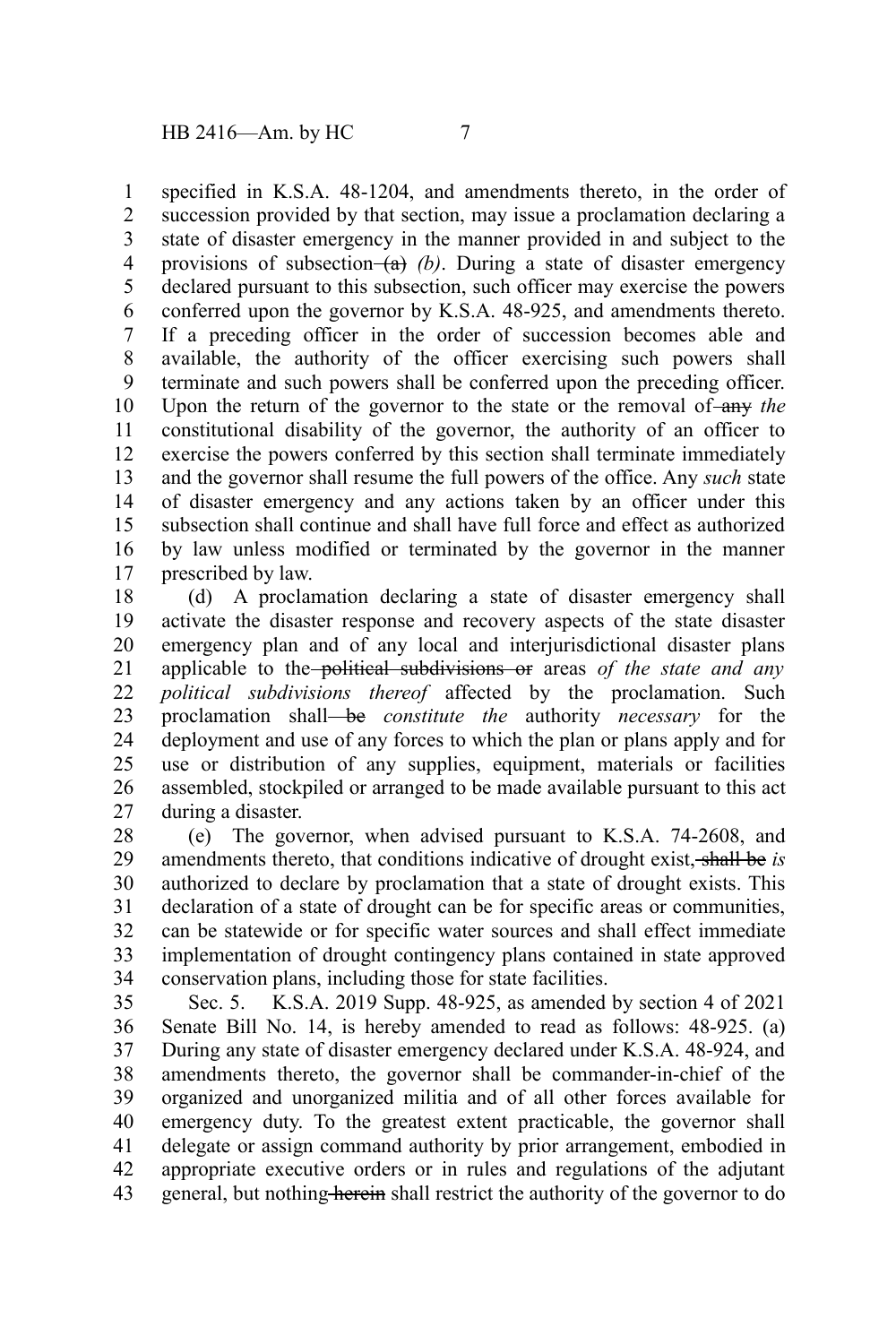so by *executive* orders issued at the time of a disaster. 1

(b) Under the provisions of this act and for the implementation of this act, the governor may issue *executive* orders to exercise the powers conferred by subsection (c) that have the force and effect of law during the period of a state of disaster emergency declared under K.S.A. 48-924(b), and amendments thereto, or as provided in K.S.A. 2020 Supp. 48-924b, and amendments thereto. Within 24 hours of the issuance of any suchorder, The governor *chairperson of the legislative coordinating council* shall call a meeting of the state finance council *to take place within 24 hours of the issuance of an executive order issued pursuant to this section* for the purposes of reviewing such *executive* order. Such *executive* orders shall be null and void after the period of a state of disaster emergency has ended. Such *executive* orders may be revoked at any time by concurrent resolution of the legislature. 2 3 4 5 6 7 8 9 10 11 12 13 14

(c) During a state of disaster emergency declared under K.S.A. 48- 924, and amendments thereto, in addition to any other powers conferred upon the governor by law and subject to the provisions of subsection (d), (e) and*,* (f)*, (g) and (h) and sections 1 and 2, and amendments thereto*, the governor may: 15 16 17 18 19

(1) Suspend the provisions of any regulatory statute prescribing the procedures for conduct of state business, or the orders or rules and regulations of any state agency which implements such statute, if strict compliance with the provisions of such statute, order or rule and regulation would prevent, hinder or delay in any way necessary action in coping with the disaster*, and an executive order exercising such power shall specify each statute, order or rule and regulation being suspended*; 20 21 22 23 24 25 26

(2) utilize all available resources of the state government and of each political subdivision as reasonably necessary to cope with the disaster; 27 28

(3) transfer the supervision, personnel or functions of state departments and agencies or units thereof for the purpose of performing or facilitating emergency management activities; 29 30 31

(4) subject to any applicable requirements for compensation under K.S.A. 48-933, and amendments thereto, commandeer or utilize any private property if the governor finds such action necessary to cope with the disaster; 32 33 34 35

(5) direct and compel the evacuation of all or part of the population from any area of the state stricken or threatened by a disaster, if the governor deems this action necessary for the preservation of life or other disaster mitigation, response or recovery; 36 37 38 39

(6) prescribe routes, modes of transportation and destinations in connection with such evacuation; 40 41

(7) control ingress and egress of persons and animals to and from a disaster area, the movement of persons and animals within the area and the 42 43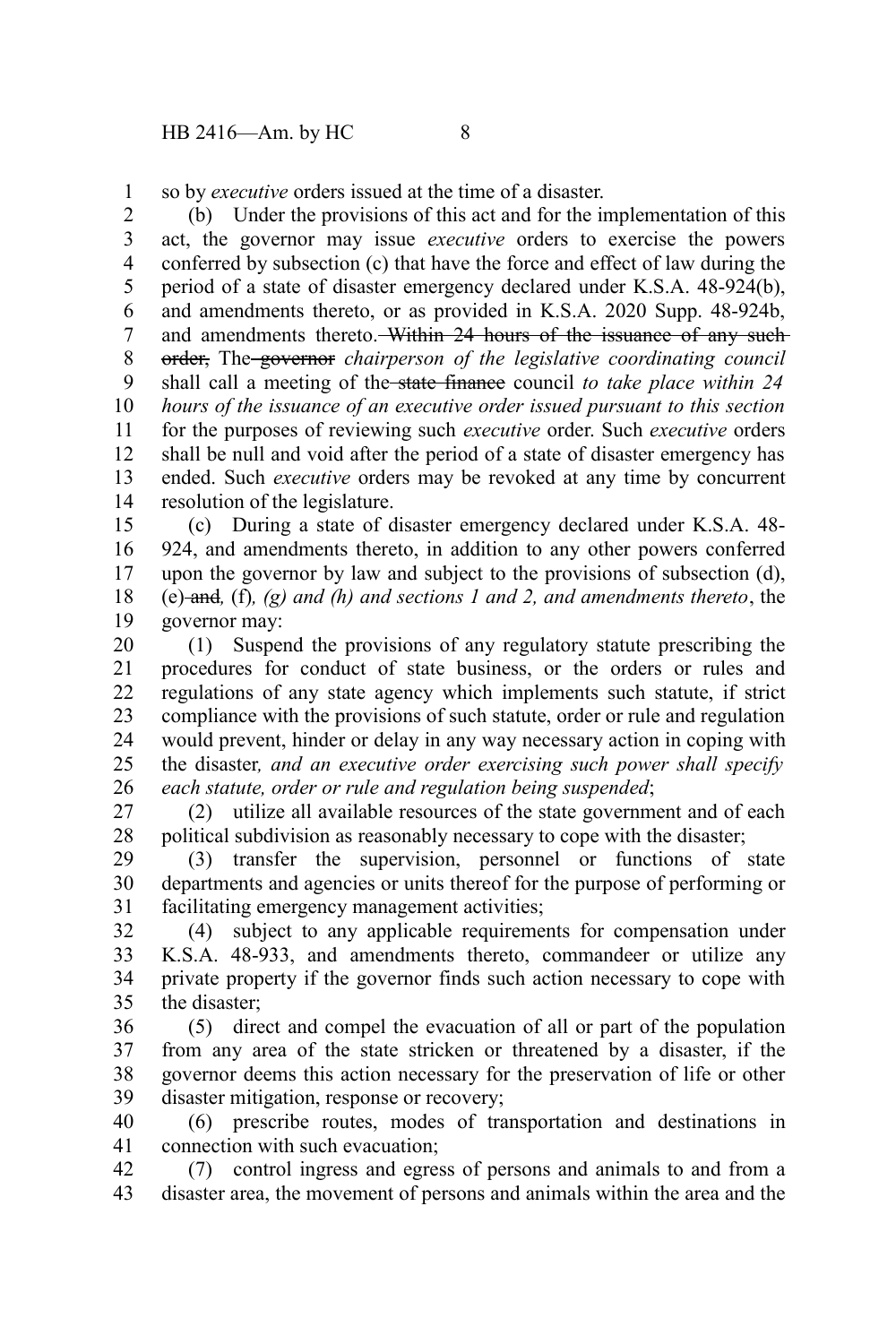occupancy by persons and animals of premises therein; 1

(8) suspend or limit the sale, dispensing or transportation of alcoholic beverages, explosives and combustibles; 2 3

(9) make provision for the availability and use of temporary emergency housing; 4 5

(10) require and direct the cooperation and assistance of state and local governmental agencies and officials; and 6 7

(11) perform and exercise such other functions, powers and duties  $\frac{1}{2}$ conformity with the constitution and the bill of rights of the state of Kansas and with the statutes of the state of Kansas, except any regulatory statute specifically suspended under the authority of subsection  $(e)(1)$ , as are necessary to promote and secure the safety and protection of the civilian population *as authorized by section 1, and amendments thereto*. 8 9 10 11 12 13

(d) The governor shall not have the power or authority to temporarily or permanently seize, or authorize seizure of, any ammunition or to suspend or limit the sale, dispensing or transportation of firearms or ammunition pursuant to subsection (c)(8) or any other executive authority. 14 15 16 17

(e) Notwithstanding any provision of this section to the contrary and pursuant to the governor's state of disaster emergency proclamation issued on May 26, 2020, the governor shall not have the power or authority to restrict businesses from operating or to restrict the movement or gathering of individuals. The provisions of this subsection shall expire on September 15, 2020. 18 19 20 21 22 23

(f) The governor shall not have the power under the provisions of the Kansas emergency management act or the provisions of any other law to alter or modify any provisions of the election laws of the state including, but not limited to, the method by which elections are conducted or the timing of such elections. 24 25 26 27 28

 $\left(\frac{g}{f}\right)(f)$  (1) The governor shall exercise the powers conferred by subsection (c) by issuance of *executive* orders under subsection (b) *and section 1, and amendments thereto*. Each *executive* order issued pursuant to the authority granted by subsection (b) shall specify the provision or provisions of subsection (c) by specific reference to each paragraph of subsection (c) that confers the power under which the order was issued *to issue such order*. The adjutant general, subject to the direction of the governor, shall administer such orders. 29 30 31 32 33 34 35 36

*(2) After the initial 15-day* **30-day** *state of disaster emergency, if the state of disaster emergency is extended pursuant to K.S.A. 48-924(b)(2), and amendments thereto, or section 2, and amendments thereto, and the governor determines it is necessary to exercise the powers conferred by subsection (c) through the issuance of an executive order, the governor shall make specific application to the speaker of the house of representatives and the president of the senate when the legislature is in* 37 38 39 40 41 42 43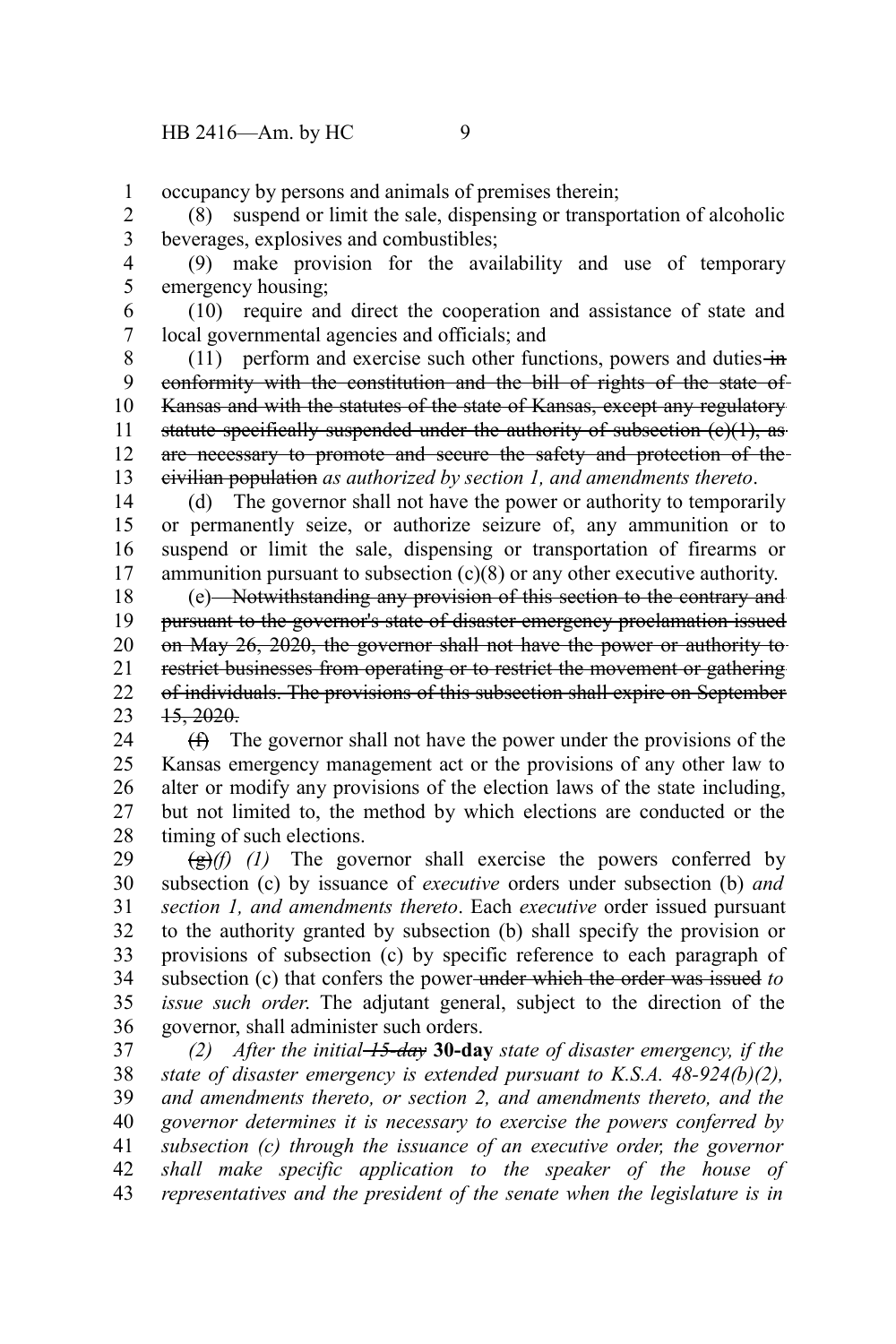*session, and to the legislative coordinating council pursuant to section 2,* 1

*and amendments thereto, when the legislature is not in session or is adjourned during session for three or more days. When the legislature is in session, authorization of the use of the powers conferred by subsection (c) by the governor shall be through concurrent resolution of the legislature. When the legislature is not in session, authorization of the use of the powers conferred by subsection (c) by the governor shall be as provided in section 2, and amendments thereto.* 2 3 4 5 6 7 8

*(g) Prior to issuing an executive order pursuant to this section, the governor shall submit the proposed executive order to the attorney general. The attorney general shall review the proposed executive order for legality and provide an opinion on the legality of such executive order to the governor and the legislative coordinating council within 24 hours of receipt of such proposed executive order unless the circumstances attendant upon the disaster prevent such review.* 9 10 11 12 13 14 15

(h) *(1)* The board of county commissioners of any county may issue an order relating to *the* public health *of humans that is not related to the food supply* that includes provisions that are less stringent than the provisions of an executive order effective statewide issued by the governor. Any board of county commissioners issuing such an order must make the following findings and include such findings in the order: 16 17 18 19 20 21

(1)*(A)* The board has consulted with the local health officer or other local health officials regarding the governor's executive order; 22 23

 $\left(\frac{2}{2}\right)$  following such consultation, implementation of the full scope of the provisions in the governor's executive order are not necessary to protect the public health and safety of the county; and 24 25 26

27

(3)*(C)* all other relevant findings to support the board's decision.

*(2) If the board of county commissioners of a county issues an order pursuant to paragraph (1), such order shall operate in the county in lieu of the governor's executive order.* 28 29 30

*(i) (1) Any party aggrieved by an executive order issued pursuant to this section may file an action in the district court of the county where such party resides or in the district court of Shawnee county, Kansas, within 30 days after the issuance of such executive order. Notwithstanding any order issued pursuant to K.S.A. 2020 Supp. 20-172(a), and amendments thereto, the court shall conduct a hearing within 72 hours after receipt of a petition in any such action. Except as provided in paragraph (2), the court shall grant the request for relief unless the court finds the executive order is necessary to achieve an important interest related to the state of disaster emergency and is substantially related to such interest.* 31 32 33 34 35 36 37 38 39 40 41

*(2) If an executive order has the effect of substantially burdening or inhibiting the gathering or movement of individuals or the operation of* 42 43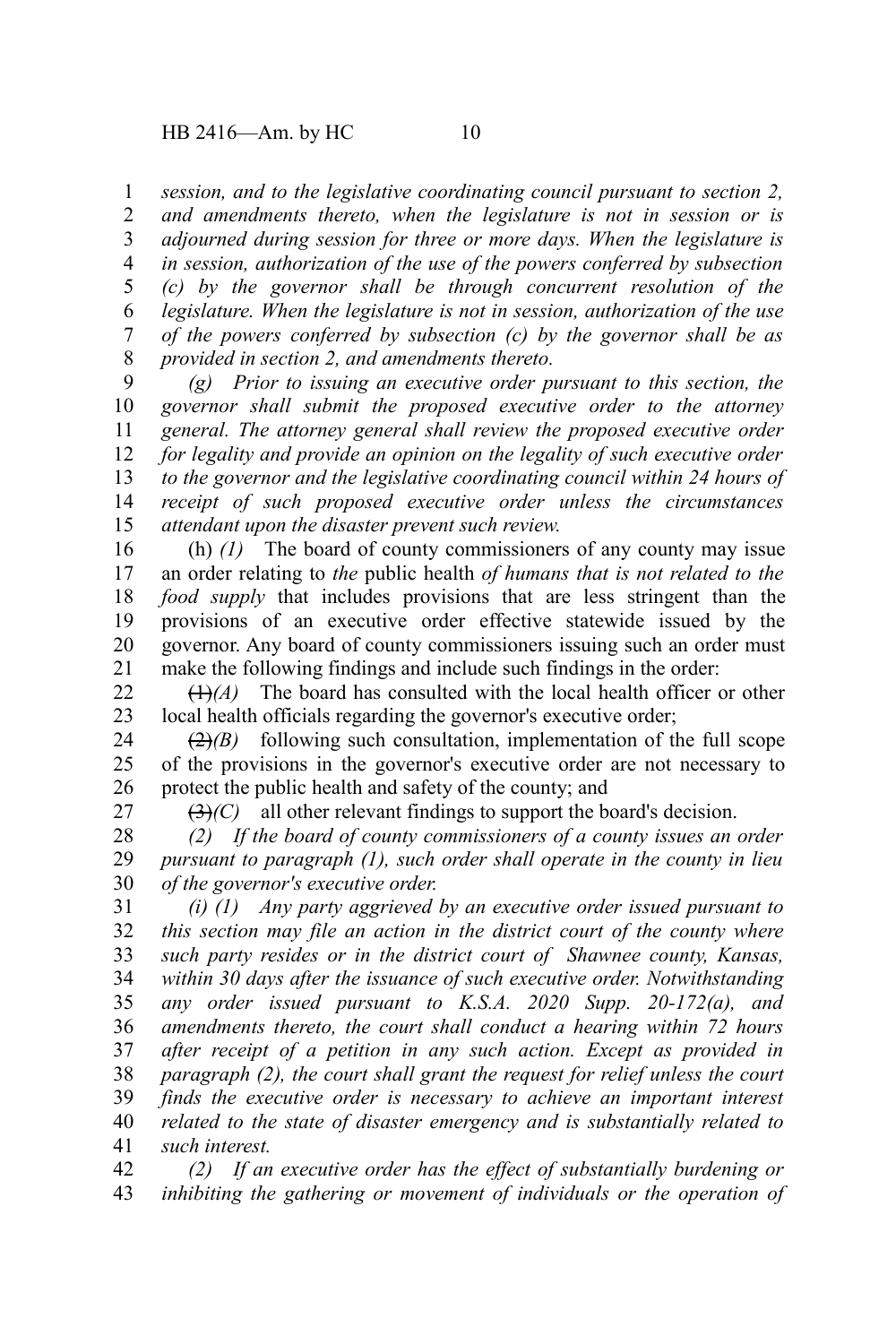## HB 2416—Am. by HC 11

*any religious, civic, business or commercial activity, whether for-profit or* 1

*not-for-profit, the court shall grant the request for relief unless the court* 2

*finds that the executive order is narrowly tailored to respond to the state of disaster emergency and uses the least restrictive means to achieve that* 3 4

*purpose.* 5

Sec. 6. K.S.A. 2020 Supp. 48-925b is hereby amended to read as follows: 48-925b. Notwithstanding any other provision of law to the contrary, no executive order issued by the governor pursuant to K.S.A. 48- 925, and amendments thereto, that has the effect of closing public-orprivate school attendance centers in this state shall be effective unless and until such order has been affirmed by the state board of education by adoption of a resolution by a majority of the members of the state board. Prior to issuing any such executive order, the governor shall submit such proposed executive order to the state board of education. Upon receipt of such proposed executive order, the state board shall meet as soon as reasonably possible to review such proposed order and, if a majority of the members of the state board determines such order is in the best interests of the students in this state, to adopt a resolution affirming such proposed executive order. *An executive order issued pursuant to K.S.A. 48-925, and amendments thereto, and affirmed by the state board pursuant to this section shall only affect the operations of schools under the jurisdiction of the state board of education.* 6 7 8 9 10 11 12 13 14 15 16 17 18 19 20 21 22

**Sec. 7. K.S.A. 2020 Supp. 48-949 is hereby amended to read as follows: 48-949. As used in-this** the Kansas intrastate emergency mutual *aid* **act:** 23 24 25

**(a) "Division" means the division of emergency management within the office of the adjutant general.** 26 27

**(b) "Emergency responder" means any person in the public or private sector who: (1) Has special skills, qualifications, training, knowledge and experience which would be beneficial to a participating political subdivision in response to a locally-declared emergency as defined in any applicable law or ordinance or authorized drill or exercises; and (2) is requested or authorized, or both, to respond. An emergency responder may or may not be required to possess a license, certificate, permit or other official recognition for the emergency responder's expertise in a particular field or area of knowledge. "Emergency responder" may include, but is not limited to, the following: Law enforcement officers,** fire fighters *firefighters, 911 dispatch center personnel***, emergency medical services personnel, physicians, nurses, public health personnel, emergency management personnel, public works personnel and persons with skills or training in operating specialized equipment or other skills needed to provide aid in a declared emergency.** 28 29 30 31 32 33 34 35 36 37 38 39 40 41 42 43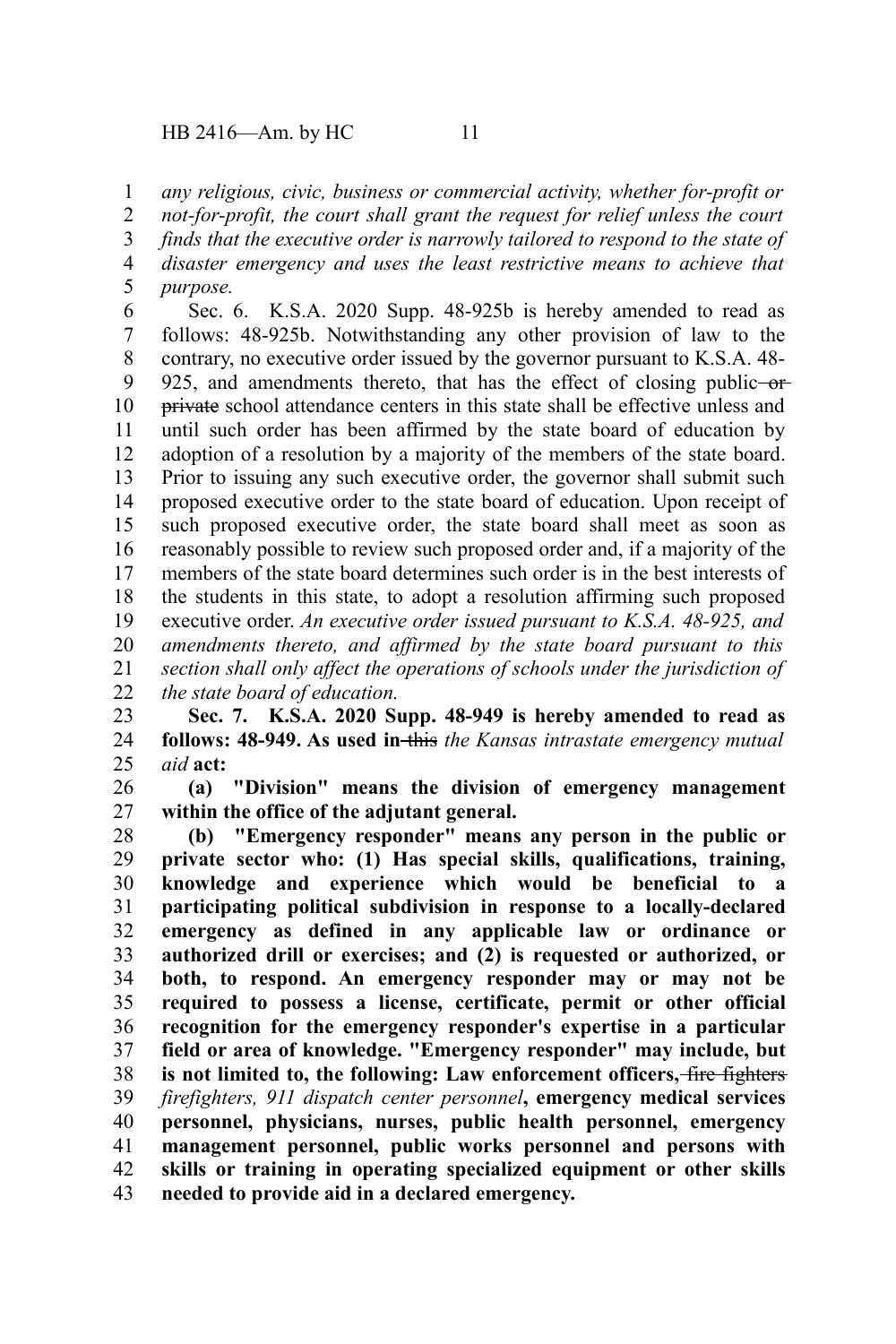**Sec. 8. K.S.A. 75-3711 is hereby amended to read as follows: 75- 3711. (a) The governor shall:** 1 2

**(1) Hear and determine appeals by any state agency from final decisions or final actions of the secretary of administration or the director of computer services.** 3 4 5

**(2) Approve, modify and approve or reject proposed rules and regulations submitted by the secretary of administration as provided in K.S.A. 75-3706, and amendments thereto.** 6 7 8

**(3) Make allocations to, and approve expenditures by a state agency, from any appropriations to the governor for that purpose, of funds for unanticipated and unbudgeted needs, under guidelines and limitations prescribed by K.S.A. 75-3711c, and amendments thereto, or other legislative enactment enhancing or altering K.S.A. 75-3711c, and amendments thereto.** 9 10 11 12 13 14

**(4) Exercise powers and perform functions specified for the state finance council or governor by the Kansas civil service act.** 15 16

**(b) (1) The chairperson and five or more other members of the state finance council shall constitute a quorum. Approval by the governor and approval by a majority vote of the legislative members of the state finance council shall govern, unless a unanimous vote is required by statute in any particular case.** 17 18 19 20 21

**(2) Whenever a matter is to be acted on by the state finance council and a unanimous vote is required to approve the particular matter by K.S.A.** 48-924, **75-3713, 75-3713b or 75-3713c, and amendments thereto, or by any other statute, each member who is unable to attend the meeting at which the matter was voted on, may vote on the motion by written absentee vote in the manner prescribed by this subsection. In any such case, an absent member may vote on** the motion by  $(A)$  writing the member's signature on a copy of the r**esolution setting forth the matter that is the subject of the motion, writing the date and indicating the member's vote for or against** adoption of the resolution,  $\text{and}(-B)$  submitting the copy of the **resolution bearing the absentee vote to the secretary of the state finance council either before or not more than 10 days after the date of the meeting at which the motion was voted on. The secretary of the state finance council shall maintain each copy of a resolution bearing an absentee vote as part of the minutes and records of the meeting at which the motion on the resolution was voted on. The secretary shall indicate in the minutes of the meeting the name of each member voting in writing by absentee vote and the date on which the absentee vote was submitted to the secretary. If a particular matter requiring a unanimous vote receives the affirmative vote of each member of the state finance council attending the meeting and the affirmative** 22 23 24 25 26 27 28 29 30 31 32 33 34 35 36 37 38 39 40 41 42 43